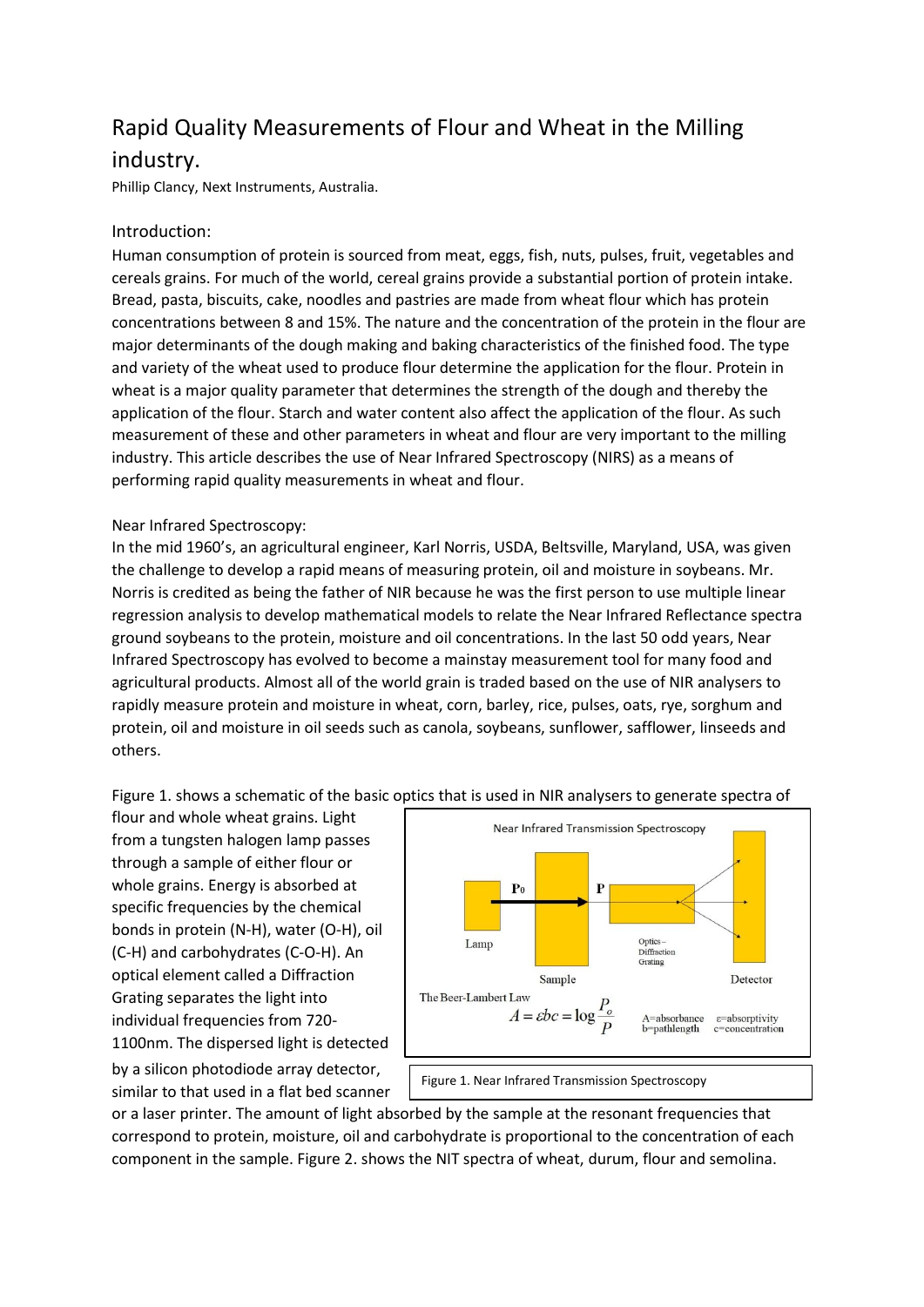Applications for NIR Spectroscopy in the Flour and Wheat Milling Industry:

The starting point for the production of flour and semolina is wheat and durum. Typically NIR analysers measure the protein and moisture in whole grains of wheat and durum as basic trading parameters, however for millers the measurement of gluten, falling number, hardness, sedimentation and Zeleny are important. Gluten is the major group of protein found in wheat. Gluten consists



mostly of two protein, i.e., Glutenins and Gliadin. The question is whether the NIR spectra contains specific information that allows the analyser to measure gluten as part of the total protein compliment. The answer is no. The spectra of wheat grains are made up of a few broad absorption bands which are related to N-H bonds that are common to all proteins. The correlation between gluten and total protein is generally high and as such, the measurement of gluten using NIR is simply a proportional relationship to the total protein. Nonetheless, calibrations for gluten are commonly found in NIR analysers supplied to the flour milling industry. Likewise the physical parameters such as falling number, hardness, sedimentation and Zeleny are not directly measured form the NIR spectral but moreover indirect correlations to one or several of the chemical parameters, i.e., protein, moisture, oil and carbohydrates. The accuracy of NIR to measure these components in whole wheat grains is often poor. Grinding the grains into a powder and collecting the Near Infrared Reflectance spectra from 1000 to 2500nm, will improve the accuracy. Particle size of the powder is commonly correlated with measurements such as hardness, sedimentation and Zeleny and thereby explains why NIR Reflectance analysers are better for performing these measurement over NIR Transmission analysers.

Falling Number is a measurement of the extent of germination in a seed. Low Falling Number, i.e., less than 250 seconds, indicates a high degree of germination where the enzyme Amlyase is released and starts the breakdown of the starch in the endosperm. NIR spectroscopy measures total starch and thereby should provide a means of measuring Falling Number. However Falling Number is a viscosity analysis technique that relates the reduction in viscosity due to the breakdown in starch. The starch content as measured by NIR does not correlate well with the viscosity measurement and at best can be used as a rough estimate of the true Falling Number value.

Wheat and durum can exhibit white or yellow spots in the seeds due to high starch levels. In durum there is a measurement called Vitreousness that measures the transparency of the seeds. Starch spots inside the seeds decreases the transparency and are considered a negative quality parameter. High vitreousness measurement is associated with hardness and exhibits higher yield in semolina than low vitreousness durum. NIR Transmission analysers are capable for measuring Vitreousness. Although Vitreousness is related to the protein and starch content of the seeds, the actual measurement is related to the transparency of NIR light through the seeds.

There are more NIR measurements of quality parameters in flour and semolina than for whole grains. These include; Protein, Moisture, Starch, Ash, Water Absorption, Starch Damage, Dough Strength, and Dough Stability. Protein, Moisture and Starch measurements using NIR are straight forward. Ash which is a measure of the minerals in the flour, have no direct spectral bands in the NIR region. There are indirect measurements of Ash using the Visible spectral region, i.e., 520nm, which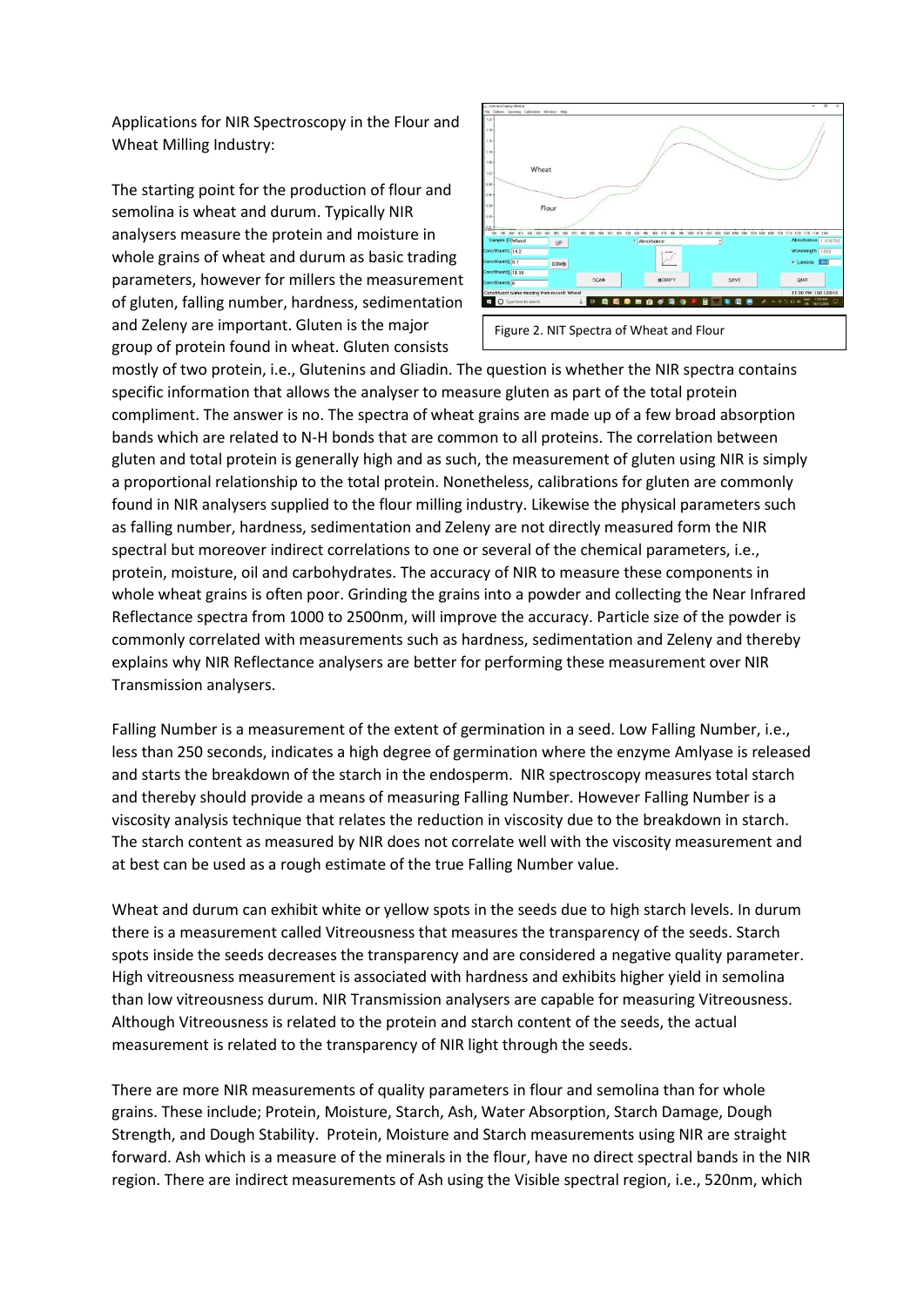relates to the brand content of the flour. Several NIR analysers provide a wider spectral coverage in order to collect the 520nm band. The brand content can also measured in the NIR region using the 700-720nm region which captures the tail of the red absorption bands from the Visible spectral region, i.e., 350-680nm. Ash content is a good indicator of the degree of milling of the grain and separation of the non endosperm components of the grains. It is arguable whether Ash content of the flour directly affects the baking qualities of the flour, where as the inclusion of non endosperm components in the flour do affect baking quality. The reference method for Ash is weight of the residual after placing a sample in an Ashing Oven for many hours. Although a slow method as compared to NIR, the Ashing Oven method is highly sensitive and data is expressed as 0.001%. The NIR method for Ash is generally measured to only 0.01%.

Starch Damage, Water Absorption, Dough Strength and Dough Stability are parameters that are measured using a Farinograph, Extensiograph and Amylograph. These analysers are all based on measuring the rheometry or viscosity of a flour water mixture. As the mixture forms a dough, the strength of the dough is measured. Typically these procedures take 30 minutes to perform and can only be done one at a time. Flour millers use the data as guides to the baker as to the water take up and mixing performance of the flour when made into a dough. These are all physical measurements that at first thought should not be measured by NIR analysers. However calibrations for all four

parameters have been developed across many brands of NIR analysers. The reason is that these parameters are Influenced by the protein, starch and water content of the flour. NIR chemometric calibration software uses multi variable linear regression processes to develop mathematical models to describe chemical components in food and agricultural products. As such, NIR calibrations for these four parameters can be rationalised due to the multi component interactions that exist within flour from protein, moisture and starch. Figures 3 and 4 show NIR calibration plots Water Absorption and Starch Damage using a NIR Transmission analyser.

Semolina is used to make pasta. The Protein, Moisture and Ash are critical parameters that are measured by pasta manufacturers. Figure 5 shows a typical calibration plot for protein in semolina is a NIR Transmission analyser.

In Line NIR Measurements in the Flour Milling Industry

NIR technology lends itself to in line measurements due to the ruggedness of the hardware and the fact that analysers can operate unattended for long periods with little or no need for maintenance. There are many locations within a flour mill to place NIR In Line analysers, i.e., incoming grain,





Figure 3. NIR Calibration Plot for Water Absorption in Flour